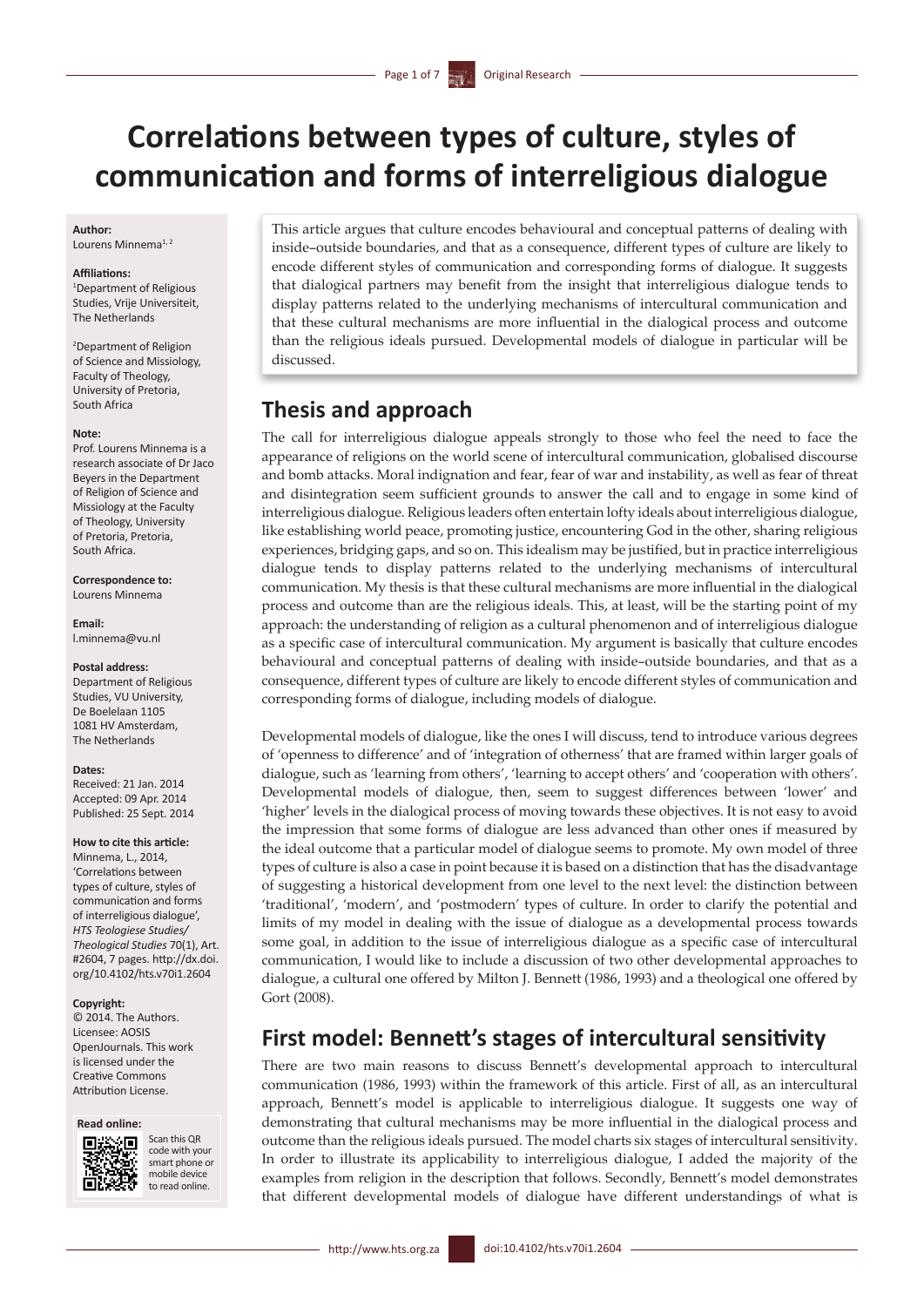meant by 'development'. Bennett offers a reconstruction of the stages along a continuum that learners report they go through when they experience cultural difference whilst moving from complete ethnocentrism to complete ethnorelativism. His model leaves the impression of moving towards a postmodern goal: the celebration of difference.

In the first stage, which Bennett (1986:182) calls 'denial of difference' even though he means 'absence of perception of difference', physical or social isolation may preclude any contact at all with cultural difference. One's own world view is absolute and unchallenged. Other world views are either not noticed and not perceived as existing or ignored and denied. Religious parochialism would be an example.

In the second stage, 'defense against difference' (Bennett 1986:183), cultural dissimilarity is recognised as real and perceived as a serious threat. Exposure to it elicits negative stereotyping of others, the assumption of one's own cultural superiority including an attitude of condescending tolerance of others, or the reverse, the assumption of the superiority of the host culture and the denigration of one's own way of life. Religious demonising would be an example.

In the third stage, 'minimisation of difference' (Bennett 1986:183), one cherishes an abstract idea of cultural similarity as a last resort to preserve what remains of one's ethnocentrism. By trivialising difference, one tries to 'bury' difference under the weight of cultural similarities. In religion, 'transcendent universalism' would be an example, or, in theological terms, voicing statements such as 'ultimately, we are all children of God' during the course of conversations with atheists, who do not want to be included in that 'we'.

The fourth stage, 'acceptance of difference' (Bennett 1986:184), represents a shift from ethnocentrism to ethnorelativism. Cultural difference is now no longer viewed in terms of deviation but acknowledged and respected as a natural condition of life and intrinsic to human nature. People behave differently and they value things differently. First comes the acceptance of behavioural difference, after which comes the acceptance of underlying value differences. In religion, followers of different religions living together peacefully as neighbours would be an example.

The fifth stage, 'adaptation of difference' (Bennett 1986:185), constitutes the heart of intercultural communication, Bennett contends, because it accepts difference as a relative process and it allows people to change their behaviour and thinking accordingly. The most common form of this adaptation is empathy. Empathy puts someone in the shoes of the other person, at least temporarily and partially. Active religious pluralism, in the sense of the intention and ability to easily shift into two or more religious world views, would be an example.

In the sixth stage, 'integration of difference' (Bennett 1986:186), diversity is embraced as an integral part of one's identity. Here judgements are made and evaluated as to

appropriateness contextually, that is, relative to a particular set of cultural conditions and circumstances. Difference is experienced as an essential and joyful aspect of all life. In religion, examples would be attitudes and states of mind radically transformed by the mood of love and wonder, by the taste of beauty and balance, by the touch of forgiveness and reconciliation.

## **Second model: Gort's theological types of interreligious dialogue**

The second model I would like to highlight seems a purely theological one. Jerald Gort's (2008:758-761) theological approach of a Christian ecumenical theology of religions contains a model of four types of interreligious dialogue. But again, it illustrates that different developmental models of dialogue have different understandings of 'development'. Compared to Bennett's model, Gort's model gives the impression of moving towards a modern (instead of postmodern) goal: cooperation on societal issues in substitution for power struggles and social conflicts. Both Bennett and Gort stress, however, that the stages or levels may occur simultaneously and do not follow a rigidly fixed sequence.

The first level of interreligious dialogue is the 'dialogue of histories' (Gort 2008:759). This dialogue engages in a serious analysis of socio-political and economic relations in the past between the religions of the dialogical partners concerned, and it raises the painful issues of collective (in)justice, power and domination, wealth and poverty, and conflict and hatred due to exploitation and oppression.

The second level of interreligious dialogue is the 'dialogue of theologies' whose purpose is to remove a mutual lack of knowledge and understanding 'of the deepest meaning and intention of one another's religious tenets' (Gort 2008:759) and to 'foster respect and tolerance among people of different faiths'(Gort 2008:758).

The third level, the 'dialogue of spiritualities' (Gort 2008:760) includes mutual interfaith witnessing to the truth as one receives, perceives and experiences it. At this level, 'religious believers would talk together heart to heart about their deepest fears and highest hopes' (Gort 2008:760). Gort suggests that in the Christian ecumenical view, the free and full acceptance of the other becomes possible because it is founded on 'religious faith itself, in the sense of basic trust in God, acceptance of acceptance by God' (Gort 2008:760).

The fourth level is the 'dialogue of Life' (Gort 2008:760). It focuses on 'integrative synergies' amongst the religions themselves but also between these and other players in the field of social concerns (injustice and poverty, human conflict and suffering worldwide), on collaborative actions of renewal and transformation.

Gort's theological model moves from power relations, the psychological impact of collective experiences in the past,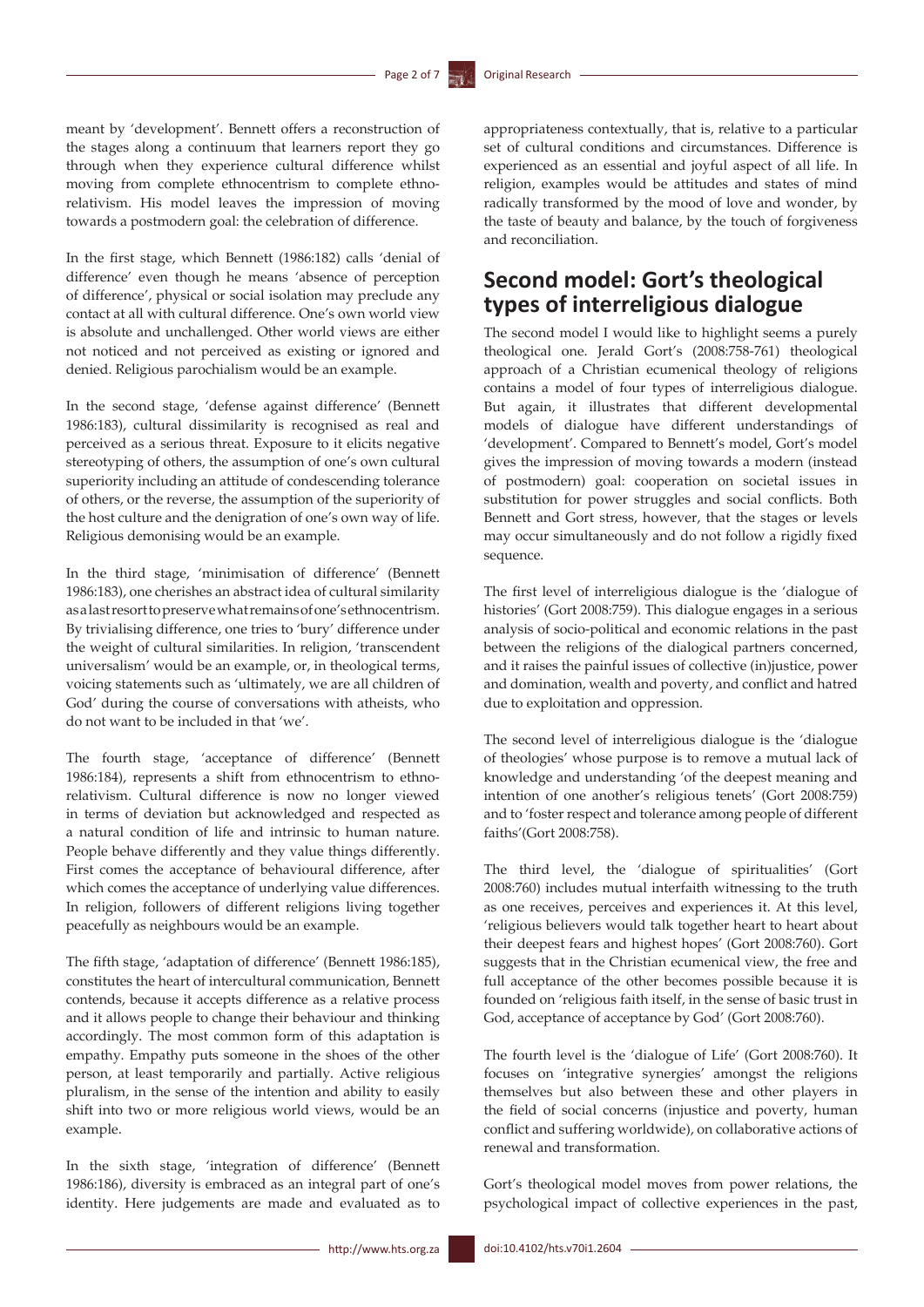and the need to recognise the pain stored in collective memory (first level), to the cognitive exchange of personal experiences and intentions in the present despite the past (second level). It then moves on to the emotional exchange of intimate experiences that inspire one's motivation (third level). Finally, this inspired exchange is put into a motivated practice for the restoration of life itself (fourth level). Whereas Bennett's model moves from the completely unknown to the completely known, Gort's model starts out with the all too well-known and painfully remembered as a precondition of the exploration of the much less known and misunderstood. Gort's first level is about recognition instead of minimisation of (traumatising) difference. Gort's second level has the purpose of overcoming stereotypes (Bennett's [1986:183] 'defense strategy') and of entering Bennett's stage of acceptance of difference. This is confirmed by Gort's emphasis on the notion of acceptance on the third level. Gort's fourth level aims at integration (Bennett's sixth stage). Despite their noticeable roots in practical experience, both models retain the idealism that goes with (by definition developmental) learning.

## **Third model: Three types of culture**

Let me now turn to my own model of three types of culture and styles of communication. It draws from a historical development within the humanities in the 20th century. Especially within cultural anthropology, there has been mounting stress on the distance or even gap between culture and the bearers of culture. Broadly speaking, the development of cultural-anthropological thought in respect of the distance between bearers of culture and their culture can, in my opinion, be subdivided into three phases that reflect the discovery, within cultural anthropology, of three types of culture in the history of civilisations. These three types of culture do not just, I suggest, represent a historical sequence of concepts of culture within 20th century cultural anthropology but also an accumulating sequence of types of culture within the history of civilisations that has resulted in contemporary societies combining these three types of culture in the form of cultural layers within each of these societies (see Table 1−A1).

#### **Type 1: Culture as pre-given constant**

At first, culture is taken as an all-embracing reality, as a self-evident way of life (native customs, habits, rituals and symbols) of a people.<sup>1</sup> According to this view, the power of cultural patterns is dominant. Cultural patterns are pre-given. Here, participants in a given culture can be little else than bearers, holders, representatives and reproducers of that culture, dutifully oriented towards collective expectations, status and role, ritualists respectful of authority. Culture is characterised by custom and habitual behaviour. Highlighted prototypes of this concept of culture are the 'traditional cultures' of egalitarian, small and simply structured societies.

### **Type 2: Culture as dominating power and as source of conflict and innovation**

After the Second World War, and particularly subsequent to the late 1960s, culture is seen as a source of conflict and as a revolutionary space for innovative initiatives.<sup>2</sup> Cultural patterns are experienced as (partially) unbearable and their power subjected to challenge. Culture also has the potential to be subversive. Alternative cultures are considered a space for innovative initiatives. Participants in contested cultures are seen as reproducers but also as producers of culture as well as sub-culture or counter-culture. During this period culture is seen as characterised by productive activity and new, innovative content. Highlighted prototypes of this concept of culture are the so-called high cultures of complex, hierarchical societies and the modern culture of Western society since the Renaissance.

### **Type 3: Culture as domain of potentiality and choice**

Nowadays, culture is seen as a field of possibilities providing room for freedom of choice and the combination of things.<sup>3</sup> Cultural patterns are deemed transferable or marketable and their power is considered negotiable. Participants are seen as (re)producers of culture, but even more as consumers of culture who put together a choice of options from within their own culture or from different ones. Here culture is seen as characterised by consumption preferences and individual attitudes (Bourdieu's culture as habitus). The political culture tends to be democratic in the sense of selling the message in a market of individual voters. Highlighted prototypes of this concept of culture are 'multicultural societies', 'mixed cultures' and 'cultures dominated by globalising postmodernism'.

## **Three styles of communication**

Three different value orientations and styles of communication (see Table 2−A1) correspond respectively to the three types of culture outlined above.

### **Traditional style of communication**

The traditional holder of culture is faced with role expectations. He is judged by his ability to embody the

<sup>1.</sup>Cf. Boas, Malinowski, Radcliffe-Brown, Mauss, Kroeber, Mead, Benedict and the early Geertz (Eriksen & Nielsen 2001:39–66).

<sup>2.</sup>In 1968, Theodore Roszak publishes *The making of a counter culture*. Edward Sapir stills sees culture as a common ground but as a common ground for contestation, as a basis for disagreement instead of consensus; Max Gluckmann shows an interest in social change and conflict but conflict still as ultimately integrating society; likewise, the early Victor Turner sees ritual as mitigating conflict and strengthening social cohesion; Edmund Leach, like Malinowski, sees myths as sociopolitical charters but as 'charters for trouble', according to Eriksen and Nielsen (2001:66; 86–89) who observe a shift in anthropological focus from integration to process, from<br>continuity to change, from social structure to social organisation, and from (static)<br>status to (dynamic) role in the 1950s and 1960s in Britai Nielsen 2001:95). In the 1970s, power becomes a focus of Godelier, Wolf, Asad, Mintz, Barth, Giddens, Bourdieu and Foucault (Eriksen & Nielsen 2001:112–130; Schoenmakers 2012:73–87). Also illustrative of the transition from phase 1 to phase 2 is, in my opinion, the rise of sociology of knowledge. In this approach, culture is viewed as a cumulatively built-up constant, the innovative and conflict-resolving<br>potential of which is managed by the intellectual elite, whereby differentiation is<br>not ascribed to the culture but to the pluralistic na

<sup>3.</sup>For the shift in the 1980s from Modernism to Postmodernism, see Augé (1992);<br>Brightman (1995:509–546); Habermas (1981:3–14); Keesing (1994:301)<br>Le Rider and Raulet (1987); Lyotard (1979); Maffesoli (1988); Turner (1996:x Vuyk (1992).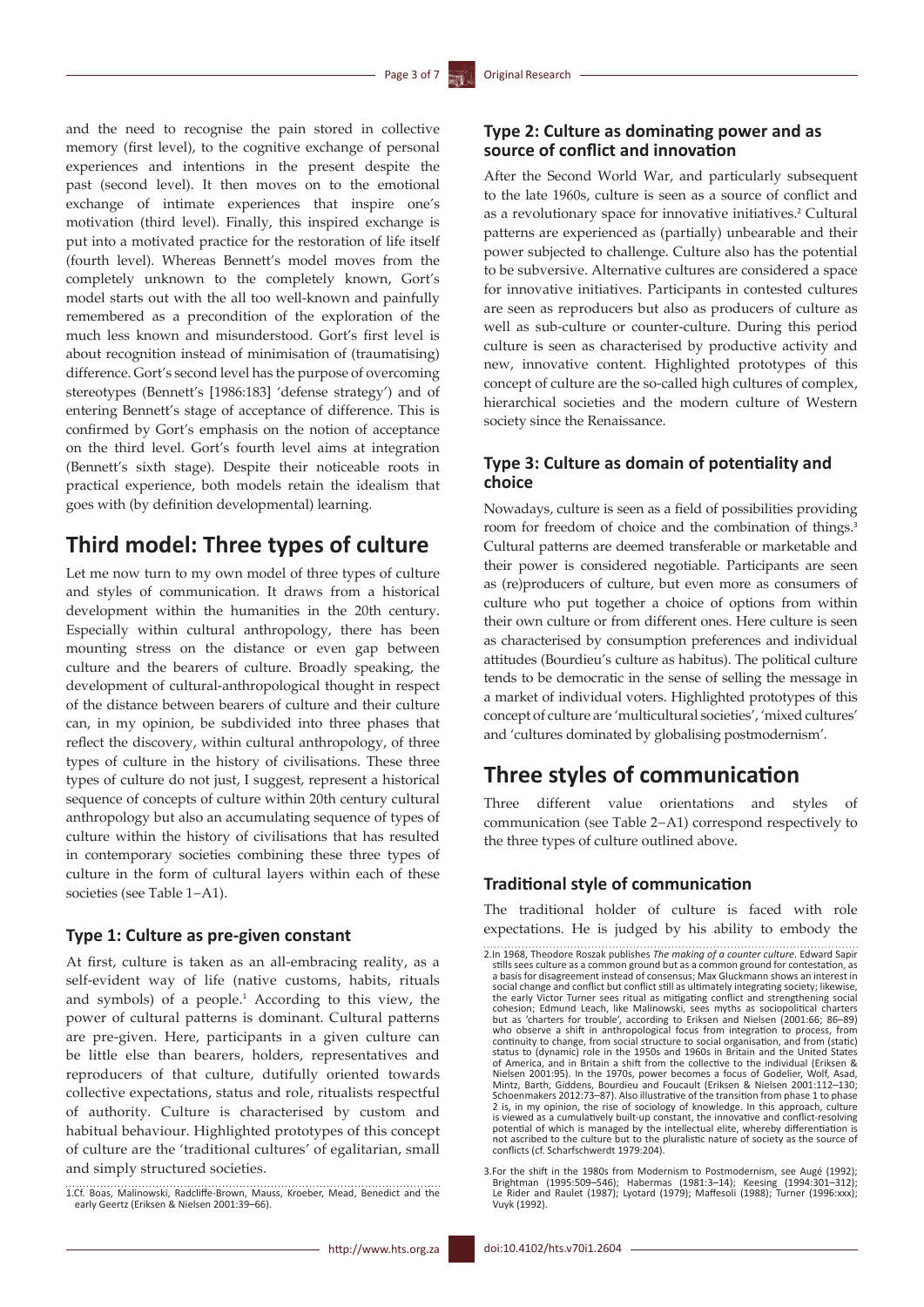honourable tradition, and that representation is expected to be sufficiently, often monumentally imposing as well as highly ritualised and authoritative. He is held accountable for the degree of his compliance with the normative tradition. His loyalty is measured by his self-evident and willing identification with the tradition he represents. In terms of value orientation and purpose of communication, primary goals are the reproductive transmission of given values and monocultural forms of education in the sense of initiation into one's own tradition.

### **Modern style of communication**

The modern bearer of culture is faced with the call for critical renewal of tradition and society. As an independent individual, he is determined to contribute to the ideal of general well-being. His sense of (self)disciplined freedom and responsibility is founded on his (self-)conscious and socially engaged self-positioning in the public and private spheres of society. In terms of value orientation and purpose of communication, primary goals are the critical clarification and productive development of existing and new value systems and multicultural forms of education in the secular sense of equal treatment of several traditions simultaneously, including the juxtaposition of their insider perspectives and an examination of their anthropological comparability from an outsider perspective.

#### **Postmodern style of communication**

The postmodern bearer of culture is aware of his personal right, limited only by budgetary considerations, to make his own choices in a complex field of possibilities. As an interdependent networker with many identities, he puts forward his own profile in as seductive a way as possible. He seeks to attractively present and represent himself and his selfdetermined availability for the market on the basis of his own tastes, noncommittal choices, and free offers. In terms of value orientation and purpose, the primary goals and outcomes of this mode of communication are as follows. In *valuerelativism*, meaning that no single value seems to be accepted as normative and taken for granted, every value system seems to be problematised and debated publicly before an audience of consumers who express their likes and dislikes, except for presupposed values such as the individual right to choose, to exchange, to be authentic and to be autonomous. *Creative communication of values* refers to an interactive attunement to the wide range of values on offer with a view to pleasing clients, serving image-building, and promoting an attitude of mutual understanding and respect. This includes one-and-all participation in the process of communication. *Intercultural forms of education* looks at helping individuals improve their own skills through the agency of dialogical exchange of perspectives and existential exposure to other life styles.

## **Three forms of interreligious dialogue**

Applied to religion, the subject matter discussed above yields the following outcomes in respect of religious selfunderstanding attitudes of religions towards other faith traditions, and interreligious dialogue.

### **Traditional culture and interreligious dialogue**

In the case of traditional culture, religion is first of all taken to be the self-evident way of life and its truth to be single and unambiguous: 'All Africans are religious by nature. It is in their genes'. Religion is upheld as the norm and ideal to be publicly applauded and stood with in solidarity: 'Our religion stands for everything that is good and beautiful' and 'If everybody would abide by their religion, the world would be a better place'. Or as expressed by Mohammed Ali after 9/11: 'They hijacked my religion which is one of peace and justice'. The message is role-oriented rather than person- or content-oriented. Many West African church communities, across the theological spectrum, invest huge sums of money in having bigger church buildings and bigger cars for the pastors representing their communities, instead of investing their money in relieving the poverty of their fellow church members who are considered much less representative, let alone relieving the poverty of outsiders.

Secondly, in traditional cultures, outsiders are seen as strangers, unknown and/or unloved. They may be treated as guests honoured according to their status but are nevertheless put in quarantine. Role confusion and insult occur when outsiders seem to behave as if they were insiders: 'How can you teach (reproduce) religion without being religious?' 'How is it possible to have taught our religion for so many years without being converted to it?' Outsiders are not allowed to criticise insiders. If an outsider responds to the statement, 'Our religion stands for everything that is good and beautiful', by asking 'Surely, you do not believe that seriously yourself, do you?', the orientation of his message shifts from role to person and content, thus shaming instead of honouring his interlocutor. Criticism of traditional religion is taboo for outsiders. Insiders are allowed self-criticism of the tradition provided it addresses the in-group only: 'Not every believer lives up to our beloved religion'. Outsiders should not publicly repeat or explicitly quote this selfcriticism, but rather take up the implicit desire for change it entails. Instead of saying, 'So you agree with me that many believers fail to live up to their religion?', which comes down to an effort to turn the insider into an ally of the outsider, the response should take the form of a supportive question: 'Do you wish more of your fellow believers would better live up to your religion?'

Thirdly, the types of interreligious dialogue appropriate here are a 'dialogue of ritual hospitality', paying formal and informal visits to each other, and a 'dialogue of religious narratives', in the sense of an informative colloquy held, for purposes of explaining the meaning of ritual practices and religious stories, by participants conscious of their traditions as something precious and worthy of reproduction. Misunderstanding may occur when a clearly shared topic turns out to be much more central to one's own religious system than to the religious system of the conversation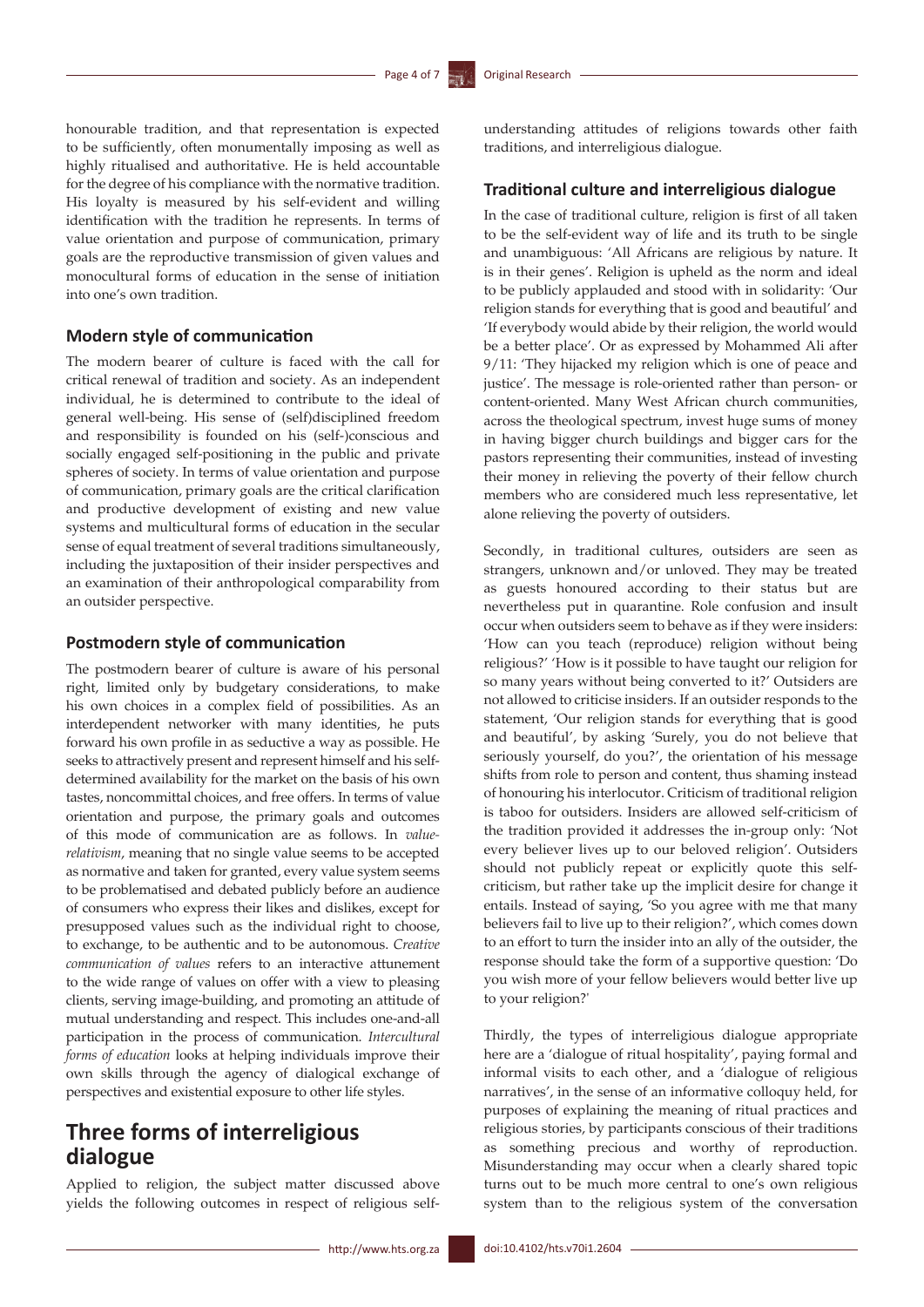partners. These types of dialogue are exploratory in nature. Their purpose is the creation of an atmosphere in which the participants can get to know and come to respect each other; and they have as additional important goals preventive reduction of participant insecurity, polite reciprocal affirmation of status, and mutual display of hospitality.

### **Modern culture and interreligious dialogue**

In modern culture, religion is first of all perceived as a source of conflict bearing the character of a power struggle for control of image-building and meaning-making. Religion's symbolic potential is considered to be strategically mobilised for socio-political purposes. Religions use symbolic and conceptual language to communicate, and interest groups make use of this language too. Religious image-building is also a sensitive issue in interreligious dialogue, because of the fact that adherents of one religion frequently fall prey to stereotypical, hackneyed observations about other religious traditions: 'Buddhism is egocentric', 'Islam is fundamentalist', 'Christianity advocates dialogue', and 'Christians are crusaders'. Often, there is a tendency to play off the inspiring ideals of a given religion against the disappointing realities of other religions, or in the case of self-criticism, against the below par actualities of one's own religion.

Secondly, outsiders are accounted for as potential critics whose cognitive arguments should be welcomed and listened to. External critics, or rather their criticism, can also be mobilised strategically against internal opponents. Their expected role is to provide critical content in a rational debate. The existence of religious outsiders is taken into account conceptually in subdisciplines such as 'theology of religions' or in legal rules for religious minorities. The Salman Rushdie affair, for example, is perceived as a culture clash between 'traditional' and 'modern' value orientations, or, put differently, as a power struggle involving the question of whether Muslims alone or also critical outsiders who claim freedom of expression have the authority and are warranted to determine the public image of Islam (Beyer 1994:1–10).

Thirdly, there are three types of interreligious conversations appropriate to modern culture and its style of communication:

- a dialogue of histories, wherein the participants mutually share their historical and contemporary perceptions of the other, their self-perceptions and their stories relating to past and present
- a dialogue of doctrines that tries to clarify theological concepts on a cognitive level
- a dialogue dedicated to the promotion of shared aspirations.

In prolonged conflicts, parties on both sides − be they Jews and Arabs, Hutus and Tutsis, Irish Protestants and Catholics − are often eager to tell the story of their anxieties and suffering but are rarely ready to listen to the story of their opposite number. Equally challenging to this matter of unwillingness to listen is the problem of establishing a balance of power between the dialogical partners if the religious group to which some of the participants adhere belongs to a different

socioeconomic class than that of the other participants. Scanning the social status of one's conversation partner is one of the first mechanisms that human communication triggers, according to Vink (2005:31–60). The purpose of these types of dialogue is to provide room and conditions for the removal of prejudices and misconceptions, and for the facilitation of mutual recognition, peaceful coexistence and cooperation, proactive confidence building, collaborative promotion of social justice, religious freedom of expression, constructive mutual criticism and reciprocal learning.

#### **Postmodern culture and interreligious dialogue**

Postmodern culture perceives religion first and foremost as a field of possibilities for choice and combination, as a model on offer and a source of inspiration. Typical is the inclination of individuals to show serious interest in specific forms of religion for a short period of time without long-term engagement. Another tendency is the replacement of the religion of one's early socialisation with the religion of one's own choice. Both tendencies are considered to be expressions of personal freedom and authenticity, and dialogical partners are taken seriously for their authenticity, not for representing or criticising their religion.

Further, outsiders are no longer considered guests, opponents or allies, because the borders between religions are crossed regularly and every individual is expected to be both an insider and an outsider to the religion of his choice. Here it is crucial not to identify conversation partners with the religion of the group to which they belong but to ask the persons themselves to indicate the extent to which they identify with their religion and with their religious community. For example, the question, 'Your name is Sulayman, isn't it; so you as a Muslim, what do you think about your leaders?', would be considered wrong because the person to whom it is addressed might in fact be a critical or former Muslim who is as allergic to leaders as the inquirer is.

Accordingly, the type of interreligious dialogue appropriate here is a dialogue of spiritualities, an experiential sharing by decentred subjects of journeys of the soul and of personal aspirations and individual coping strategies, an exercise in reflection on the relative but enriching value of the input of the dialogical partners involved. Crucial to exchanges of this nature is the capacity to communicate personal insights and feelings. The characteristic purpose and aim of this type of dialogue is the attainment of mutual existential recognition among the participants, the fostering of their spiritual growth, and the back-and-forth communication of personal insecurity and questions rather than the sharing of certainties and answers.

### **Conclusion**

The third model enables participants to trace the degree to which misunderstanding in interreligious dialogue may be due to a clash between traditional, modern and postmodern cultures, not just between or among conversation partners from different societies but also between those from one and the same society and those belonging to one and the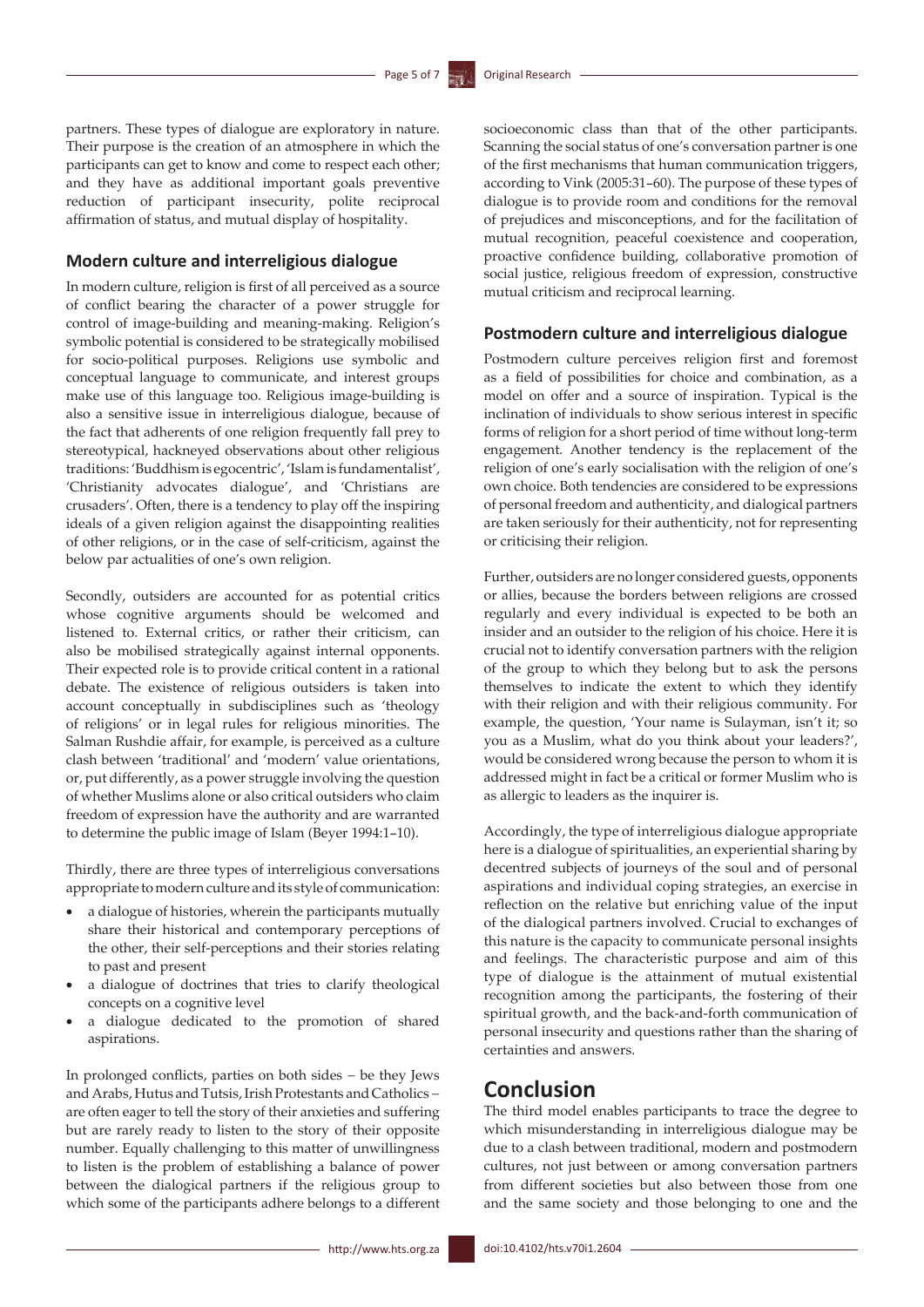same religion. Modern intellectuals from different traditions may get along much better amongst each other than with traditional authorities within their own tradition. It is possible that postmodern conversation partners may aggravate and even anger traditional and modern believers for relativising any and all commitments except those entailing pursuit of one's spiritual quest.

The discussion above illustrates that, in practice, developmental models need not be applied rigidly in order to be useful. Employment of the conceptual construct of sequential historical development from 'traditional' to 'modern' to 'postmodern' is meant to provide clarification, but it can also be misleading. First of all, the purposes of interreligious dialogue do not coincide with the progression towards postmodernism, as if this were the highest stage of developmental learning. Secondly, contemporary cultures have not replaced previous cultures by erasing them but, on the contrary, consist of a combination of traditional, modern and postmodern cultural patterns, a sequence of layer upon layer. These cultural patterns do not come down to the same thing and do not disappear. The impact of their layered presence remains noticeable. Participants in interreligious dialogue may benefit from being able to distinguish between them.

## **Acknowledgements**

### **Competing interests**

The author declares that he has no financial or personal relationship(s) that may have inappropriately influenced him in writing this article.

## **References**

- Augé, M., 1992, *Non-lieux: Introduction à uneanthropologie de la surmodernité*, Editions du Seuil, Paris.
- Bennett, M.J., 1986, 'A developmental approach to training for intercultural sensitivity', *International Journal of Intercultural Relations* 10, 179–196. [http://](http://dx.doi.org/10.1016/0147-1767(86)90005-2) [dx.doi.org/10.1016/0147-1767\(86\)90005-2](http://dx.doi.org/10.1016/0147-1767(86)90005-2)
- Bennett, M.J., 1993, 'Towards ethnorelativism: A developmental model of intercultural sensitivity', in R. Michael Paige (ed.), *Education for the intercultural experience*, pp. 10–51, Intercultural Press, Yannouth.
- Beyer, P., 1994, 'Introduction: Religion in global society', in P. Beyer (ed.), *Religion and globalization*, pp. 1–10, Sage Publications, London.
- Brightman, R., 1995, 'Forget culture: Replacement, transcendence, relexification', Cultural Anthropology 10(4), 509-546. [1995.10.4.02a00030](http://dx.doi.org/10.1525/can.1995.10.4.02a00030)
- Eriksen, T.H. & Nielsen, F.S., 2001, *A history of anthropology*, Pluto Press, Virginia/ Sterling, London.
- Gort, J.D., 2008, 'The search for interreligious convivance, ongoing challenge and charge', *Verbum et Ecclesia* 29(3), 744–763. [http://dx.doi.org/10.4102/](http://dx.doi.org/10.4102/ve.v29i3.30) [ve.v29i3.30](http://dx.doi.org/10.4102/ve.v29i3.30)
- Habermas, J., 1981, 'Modernity versus postmodernity', *New German Critique* 22, 3–14. <http://dx.doi.org/10.2307/487859>
- Keesing, R.M., 1994, 'Theories of culture revisited', in R. Borofsky (ed.), *Assessing Cultural Anthropology*, pp. 301–312, McGraw-Hill, New York.
- Le Rider, J. & Raulet, G. (eds.), 1987, *Verabschiedung der (post-)moderne? Eine interdisziplinäre debatte*, Günter Narr, Tübingen.
- Lyotard, J.-F., 1979, *La condition moderne: Rapport sur le savoir*, Les Editions de Minuit, Paris.
- Maffesoli, M., 1988, *Le temps des tribus: Le déclin de l'individualisme dans les sociétés de masse*, Meridien Klincksieck, Paris.
- Scharfschwerdt, J., 1979, 'Arnold Hauser (1892–1978)', in A. Silbermann (ed.), *Klassiker der kunstsoziologie*, n.p., Beck, München.
- Schoenmakers, H., 2012, *The power of culture: A short history of anthropological theory about culture and power,* University of Groningen, Groningen.
- Turner, B.S., 1996, *For Weber: Essays on the sociology of fate*, Sage Publications, London.
- Vink, N., 2005, *Dealing with differences*, KIT Publishers, Amsterdam.
- Vuyk, K., 1992, *De esthetisering van het wereldbeeld: Essays over filosofie en kunst*, Kok Agora, Kampen.

Appendix 1 starts on the next page  $\rightarrow$